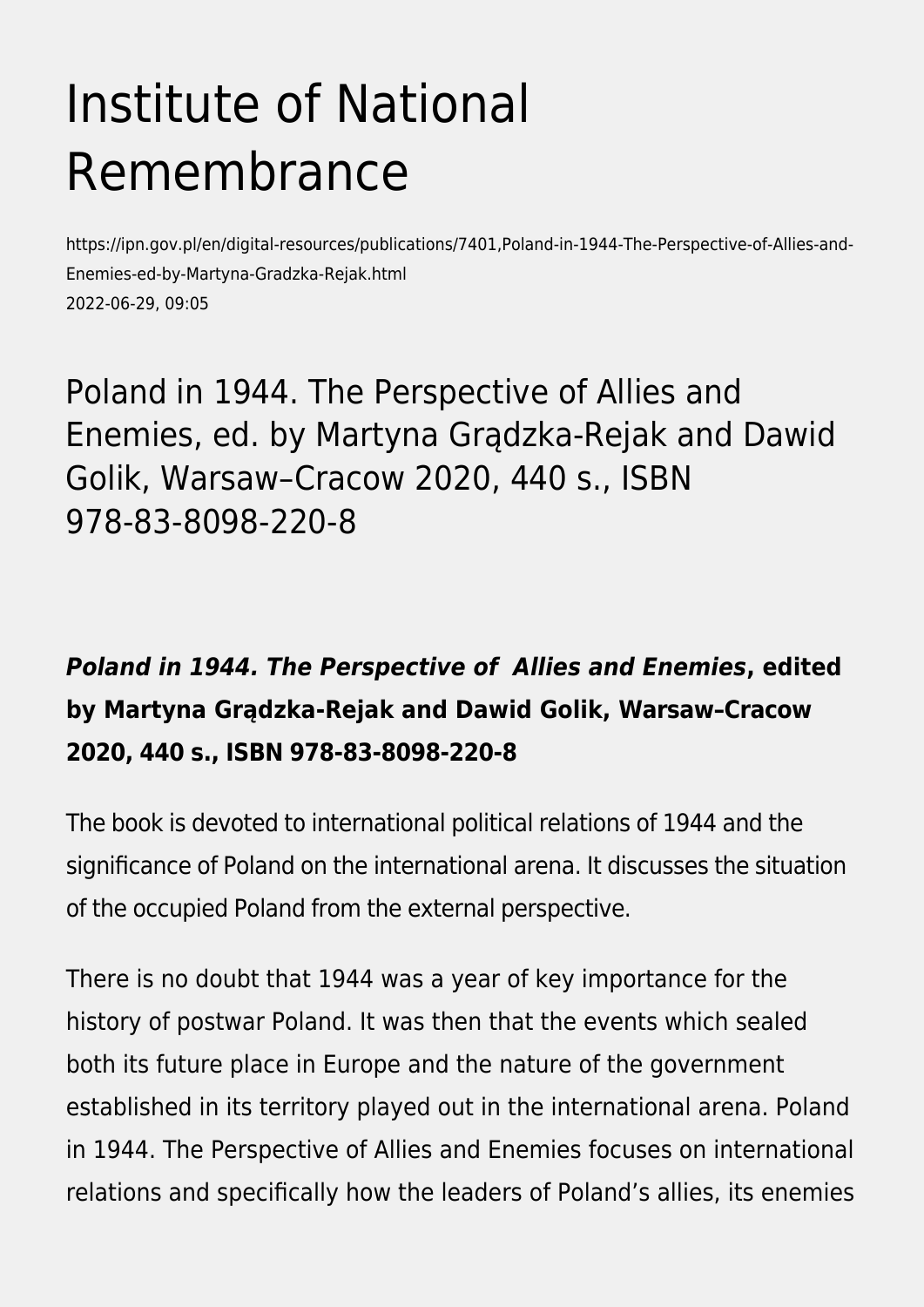and the neutral states impacted our country. The purpose of this publication is not to grasp the perspective of Poland, its Governmentin-exile, or the Polish Underground State, but to draw attention to the perspective of other states regarding the situation of occupied Poland. Therefore, we invited both Polish and international scholars who work in the field of foreign relations to cooperate with us on this project.

## Opcje strony

- **•** [Print](https://ipn.gov.pl/javascript:winopen() [this page](https://ipn.gov.pl/javascript:winopen()
- [Generate PDF](https://ipn.gov.pl/en/digital-resources/publications/7401,Poland-in-1944-The-Perspective-of-Allies-and-Enemies-ed-by-Martyna-Gradzka-Rejak.pdf) [of this page](https://ipn.gov.pl/en/digital-resources/publications/7401,Poland-in-1944-The-Perspective-of-Allies-and-Enemies-ed-by-Martyna-Gradzka-Rejak.pdf)
- [Notify](https://ipn.gov.pl/en/powiadom/7401,dok.html?poz=digital-resources/publications&drukuj=window) [about this page](https://ipn.gov.pl/en/powiadom/7401,dok.html?poz=digital-resources/publications&drukuj=window)
- Share this article

[Share](https://www.facebook.com/sharer/sharer.php?u=https://ipn.gov.pl/en/digital-resources/publications/7401,Poland-in-1944-The-Perspective-of-Allies-and-Enemies-ed-by-Martyna-Gradzka-Rejak.html) [on Facebook](https://www.facebook.com/sharer/sharer.php?u=https://ipn.gov.pl/en/digital-resources/publications/7401,Poland-in-1944-The-Perspective-of-Allies-and-Enemies-ed-by-Martyna-Gradzka-Rejak.html)

[Share](https://twitter.com/share) [on Twitter](https://twitter.com/share)